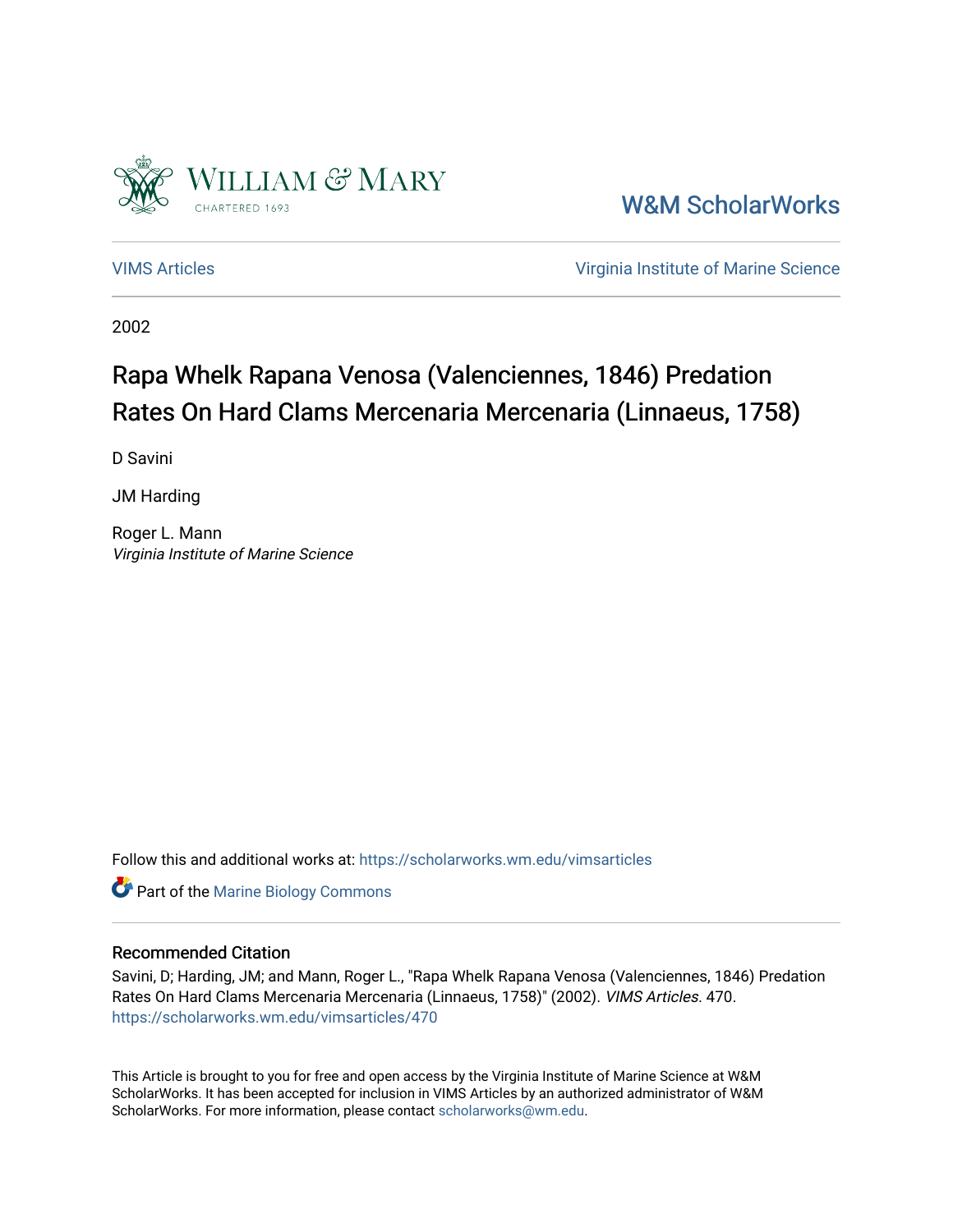## RAPA WHELK RAPANA VENOSA (VALENCIENNES, 1846) PREDATION RATES ON HARD **CLAMS MERCENARIA MERCENARIA (LINNAEUS, 1758)**

# DARIO SAVINI,<sup>1,3</sup> JULIANA M. HARDING,<sup>2</sup>\* AND ROGER MANN<sup>2</sup>

<sup>1</sup>School of Ocean Sciences, University of Wales-Bangor, Menai Bridge, Anglesey, LL59 5EY, Wales, United Kingdom; <sup>2</sup>Virginia Institute of Marine Science, Department of Fisheries Science, P.O. Box 1346, Gloucester Point, Virginia 23062; <sup>3</sup>Universitá degli Studi di Pavia, Departimento di Genetica e Microbiologica, Via Sant'Epefanio, 14, 1-27100 Pavia, Italy

ABSTRACT The recent discovery of adult veined rapa whelks Rapana venosa (Valenciennes, 1846) in the Lower Chesapeake Bay, U.S.A. offers cause for both ecological and economic concern. Adult rapa whelks are large predatory gastropods that consume bivalves including commercially valuable species such as hard clams, Mercenaria mercenaria (Linnaeus, 1758). Laboratory feeding experiments were used to estimate daily consumption rates of two sizes of whelks feeding on two size classes of hard clams. Large rapa whelks (shell length, SL >101 mm) are capable of consuming up to 2.7 g wet weight of clam tissue daily, equivalent to 0.8% of their body weight. Small whelks (60-100 mm SL) ingest an average of 3.6% of their body weight per day.

KEY WORDS: rapa whelk, Rapana venosa, hard clam, Mercenaria mercenaria, predation, Chesapeake Bay

#### **INTRODUCTION**

The veined rapa whelk, Rapana venosa, (Valenciennes 1846; Gastropoda: Muricidae) was discovered in the Hampton Roads region of the Chesapeake Bay, USA, in the summer of 1998 (Harding & Mann 1999). The species is native to the Sea of Japan, Yellow Sea, East China Sea and the Bohai Sea (Tsi et al. 1983) but was introduced to the Black Sea in the 1940's (Drapkin 1953) and has since spread to the Aegean Sea (Koutsoubas & Voultsiadou-Koukoura 1990) and the Adriatic Sea (Ghisotti 1974). Recently a female specimen together with egg masses was found in the Rio del Plata, an estuary between Argentina and Uruguay in South America (Pastorino et al. 2000).

The predatory activity of rapa whelks in the Black Sea is considered by Zolotarev (1996) to be the prime reason for the decimation of native Black Sea oyster, scallop and mussel populations. Given this history, there is both ecological and economic concern for the future of shellfish stocks in the Hampton Roads region of the Chesapeake Bay. Hard clam, Mercenaria mercenaria, populations are of particular concern in that the Hampton Roads region supports a substantial local commercial hard clam fishery. Laboratory feeding experiments were used to quantify daily feeding rates for two size classes of adult rapa whelks offered hard clams. height, SH) and five large (71-100 mm SH) hard clams as potential prey. Clams were arranged in the experimental cages so that whelks initially had the same probability of encountering each size of prey (i.e., whelks at the center of a circle with clams of alternating size classes spaced evenly around the circumference).

The experimental flume was covered with a fixed plastic net to prevent escape of the whelks and maintained on a 14/10 h natural light/dark schedule. Water temperature and salinity data were collected daily from the flume for the 38 day duration of the experiment (June 11 to July 18, 2000). Experimental cages were examined daily and the empty shells of all prey were removed and measured. Clams that were consumed were replaced daily with clams of similar dimensions thus maintaining constant prey availability. A size range (30-100 mm SH) of fifty hard clams was selected from the pool of potential prey items and used to create sizeweight relationships for the prey. Individual hard clams were measured (SH, mm) and weighed (g) prior to the removal of soft tissue. Clam soft tissue was weighed (wet weight, g) to the nearest 0.1 g.

#### **MATERIALS AND METHODS**

Twelve adult rapa whelks, collected from the lower Chesapeake Bay, USA, between March and May 2000, were separated into two different size classes: small (60-100 mm shell length (SL), the maximum dimension from the apex of the spire to the end of the siphonal canal) and large (101-160 mm SL). Rapa whelks were maintained individually in  $60 \times 40 \times 30$  cm plastic net cages submerged in a shallow flume  $(250 \times 70 \times 30 \text{ cm})$  with a constant flow of unfiltered York River water as described in Savini (2001). The bottom of each cage was covered with 15 cm of clean hard sand substrate. Rapa whelks were starved for 48 hours prior to the addition of hard clams (prey) to each enclosure. Each whelk was given five small (50-70 mm maximum dimension, hereafter shell

#### **Data Analyses**

Significance levels for all statistical tests were established at  $P = 0.05$  *a priori*. Bartlett's test for homogeneity of variance and the Ryan-Joiner test for normality were used prior to analyses. When appropriate, Fisher's test was used for post-hoc multiple comparisons.

#### **Feeding Rates**

The numbers of clams consumed by each size class of whelks during the entire experimental period were compared using a oneway ANOVA with individual whelk as a factor. The number of clams consumed satisfied the assumptions of homogeneity of variance and normality without transformation. Daily feeding rates were calculated for each whelk by dividing the total number of clams consumed during the experimental period by the duration of the experiment (38 days).

#### **Consumption on a Weight-Weight Basis**

Clam wet and dry tissue equivalents consumed by whelks were compared using a two-way ANOVA with whelk size class and

<sup>\*</sup>Corresponding author. E-mail: jharding@vims.edu; Tel: +1-804-684-7302; Fax: +1-804-684-7045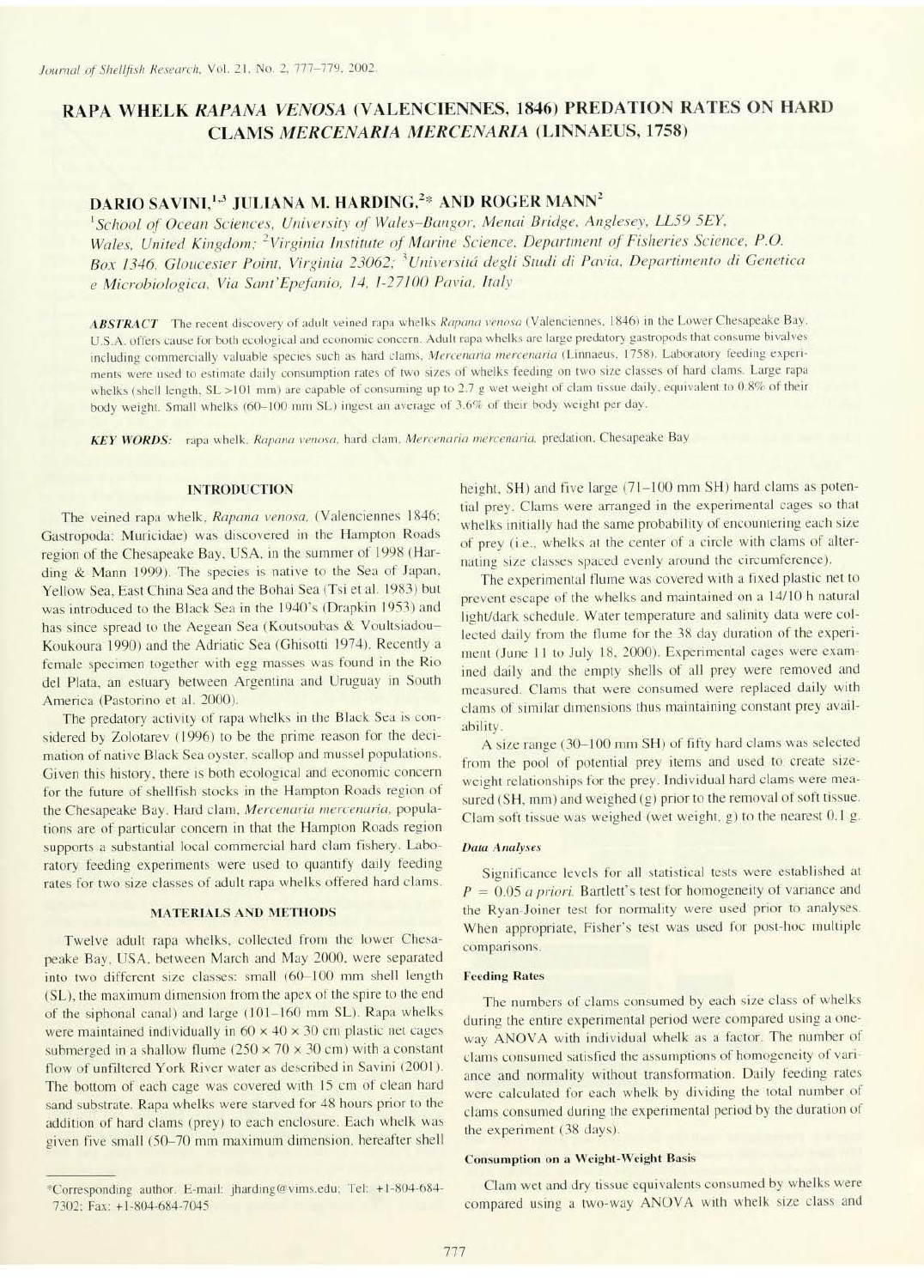individual whelk as factors. Tissue equivalent data satisfied the assumptions of homogeneity of variance and normality without transformation.

### **RESULTS**

Average water temperature during the experimental period was  $26^{\circ}$ C (±1°C). Average salinity was 21 ppt (±1 ppt). During the 38 day experiment, the six small whelks ate a total of 19 clams while the six large whelks consumed a total of 15 clams. There was no significant difference in the total number of clams eaten by small and large whelks (ANOVA,  $F = 0.67$ ;  $P > 0.05$ ). Small rapa whelks did not show any clear size preference when offered hard clams as prev (Fig. 1) although small whelks consumed a total of 11 small clams and 8 large clams. It should be noted that 5 of the 11 small clams were consumed by one individual. Large rapa whelks consumed large clams more frequently than small clams (4 small clams vs. 11 large clams; see Fig. 1).

#### **Clam Size-Weight Relationships**

Clam tissue wet and dry weights were plotted in relation to shell height and used to calculate shell height-wet tissue weight relationships for hard clam prey. These relationships were used to calculate wet tissue equivalents for each clam consumed by an individual whelk and were described with the following equations:

$$
Log (CWWgt) = -3.93 + 2.77 * (Log SH); \qquad R^2 = 0.96
$$

where CWWgt is clam tissue wet weight (g) and SH is clam shell height.

#### Rapa Whelk Size-Weight Relationships

Rapa whelk tissue wet weight was plotted in relation to shell length and used to calculate a shell length-wet tissue weight re-



Figure 2. Daily ingested clam wet weight (g) in relation to rapa wet weight (g) observed in laboratory feeding experiments during June and July, 2000. The solid diagonal line represents clam consumption equal to the body weight of the predator (whelk) or a 1:1 consumption relationship on a prey wet weight: predator wet weight basis. Points above the line indicate prey consumption at a rate greater than one while points below the line indicate daily consumption rates less than the body weight of the predator.

lationship for whelk predators. This relationship is based on 150 animals (80-165 mm SL) collected from lower Chesapeake Bay, USA between October 1999 and July 2000 (Harding and Mann,



Figure 1. Percentage of small (50-70 mm SH) and large (71-100 mm SH) hard clams eaten in each experimental cage by each rapa whelk during the whole experimental period (June 11 to July 18, 2000). A) N.  $1-6$  = small whelks (60-100 mm SL), B) N. 7-12 = large whelks (101-160 mm SL).

unpublished data):

$$
WWWgt = 6.4908 * e(0.0229 * SL), \qquad R^2 = 0.69
$$

where WWWgt is whelk tissue wet weight (g) and SL is whelk shell length (mm).

On the basis of tissue wet weight, large whelks consumed significantly more prey flesh tissue than small whelks (ANOVA,  $F = 4.45, P < 0.05$ ). Individual small whelks ate proportionately more hard clam tissue on a clam wet weight: whelk wet weight basis than large whelks (Fig. 2). Maximum daily clam consumption rates of 5.6% of body wet weight were recorded for small whelks as compared to 1.6% of body wet weight for large whelks.

#### **DISCUSSION**

Large rapa whelks (101-160 mm SL) are able to consume up to 2.7 grams of clam tissue (wet weight) per day or 0.8% of their body weight per day at water temperatures of approximately 26°C. In contrast, small rapa whelks (60-100 mm SL) ingested an average 3.6% of their body weight every day, which is more than four times that observed for larger rapa whelks at similar water temperatures on a weight-specific basis. Edwards and Huebner (1977) suggest that temperature affects feeding rate in the moon snail Polinices by increasing predators' metabolic rate, and thus the requirement for a larger amount of food. The present investigation was conducted during warmer months and is probably indicative of the maximum feeding activity of rapa whelks. There is